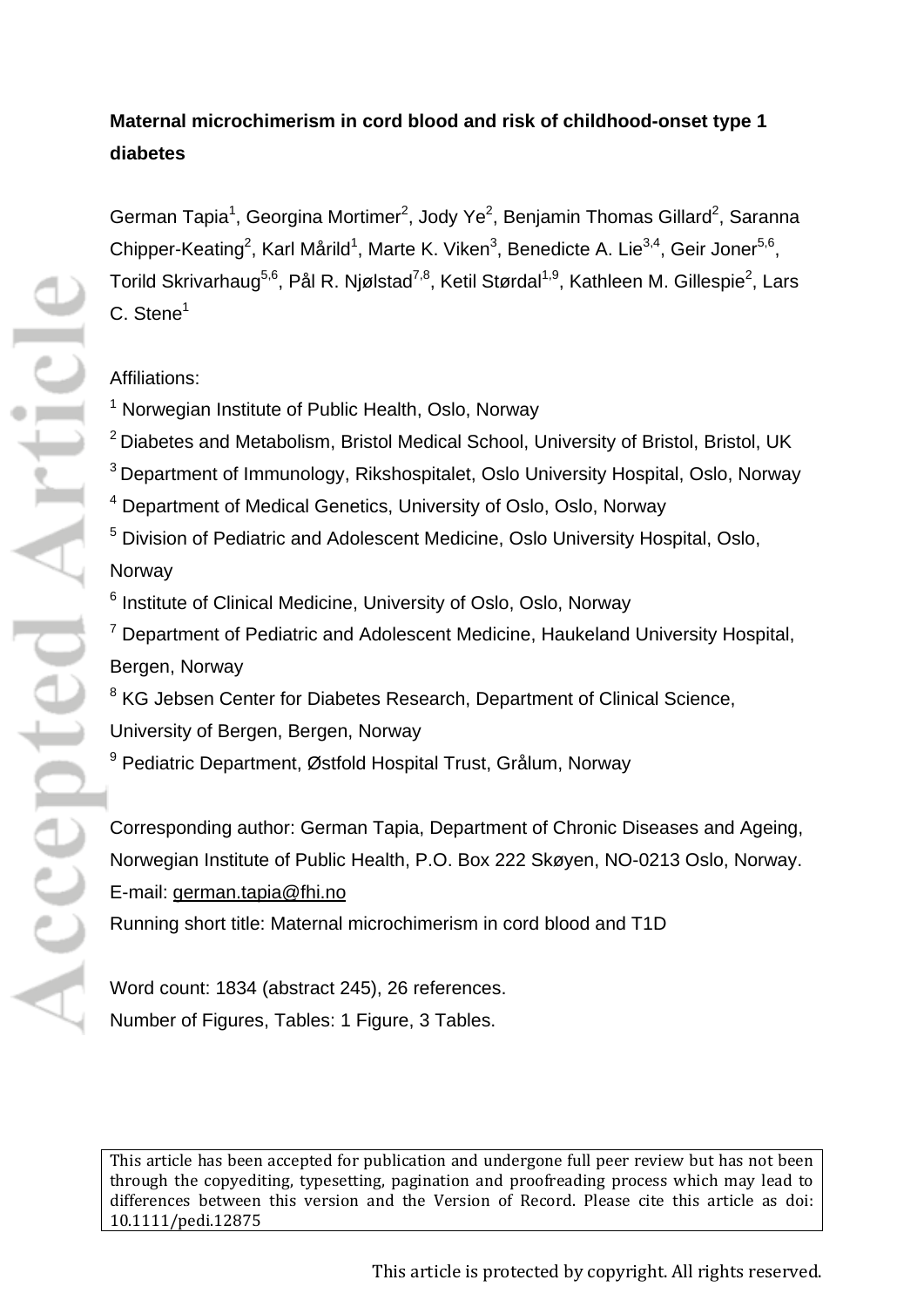### **Abstract**

**Background**: Maternal microchimerism (MMc), the transmission of small quantities of maternal cells to the fetus, is relatively common and persistent. MMc has been detected with increased frequency in the circulation and pancreas of type 1 diabetes (T1D) patients. We investigated for the first time whether MMc levels at birth predict future T1D risk. We also tested whether cord blood MMc predicted MMc in samples taken at T1D diagnosis.

**Methods**: Participants in the Norwegian Mother and Child Cohort study were HLA class II typed to determine non-inherited, non-shared maternal alleles (NIMA). Droplet digital (dd) PCR assays specific for common HLA class II NIMA (HLADQB1\*03:01, \*04:02 and \*06:02/03*)* were developed and validated. MMc was estimated as maternal DNA quantity in the fetal circulation, by NIMA specific ddPCR, measured in cord blood DNA from 71 children who later developed T1D and 126 controls within the cohort.

**Results**: We found detectable quantities of MMc in 34/71 future T1D cases (48%) and 53/126 controls (42%) (adjusted odds ratio (aOR) 1.27, 95%CI 0.68-2.36), and no significant difference in ranks of MMc quantities between cases and controls (Mann-Whitney P=0.46). There was a possible association in the NIMA HLA-*DQB1\*03:01* subgroup with later T1D (aOR 3.89, 95%CI 1.05-14.4). MMc in cord blood was not significantly associated with MMc at T1D diagnosis. **Conclusions**: Our findings did not support the hypothesis that the degree of MMc in

cord blood predict T1D risk. The potential subgroup association with T1D risk should be replicated in a larger cohort.

**Keywords:** Microchimerism, HLA, Type 1 diabetes, Pregnancy, Childhood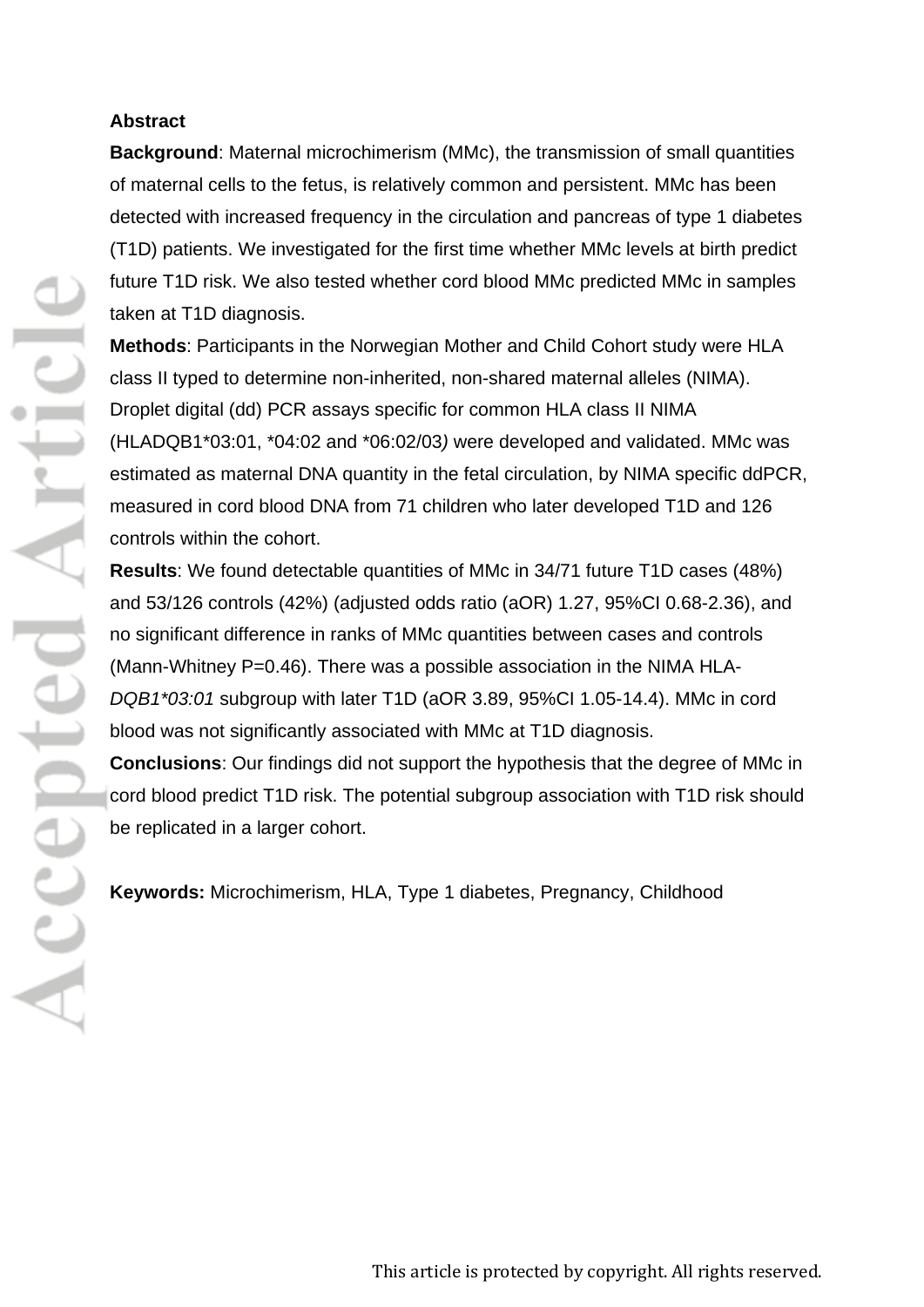#### **Introduction**

Type 1 diabetes (T1D) is an autoimmune disease where insulin-producing beta cells become targeted by the immune system. The main known genetic risk factor for T1D is HLA genotype, and many weaker genetic risk factors exist<sup>1</sup>. Environmental factors are not well characterized, but it has been hypothesized that prenatal and early life factors influence  $T1D$  risk<sup>2,3</sup>.

Maternal transmission of cells to the fetus during pregnancy, known as maternal microchimerism (MMc), is believed to protect against fetal loss<sup>4</sup>, and promote regulatory T cell mediated tolerance against non-inherited maternal antigens<sup>5</sup>. MMc has been shown to persist into adult life<sup>6</sup>, is relatively common<sup>7</sup>, and has been associated with both protective and adverse effects<sup>8,9</sup>. MMc has been postulated to play a role in autoimmune diseases, where it could be particularly relevant due to the strong association between certain HLA genotypes and autoimmune diseases<sup>8</sup>. MMc can be detected or quantified by targeting non-inherited, non-shared maternal allele (NIMA) DNA originating from maternal cells.

MMc has been detected in several tissues, amongst them islet beta cells<sup>10</sup> in the pancreas, with increased frequency of MMc in T1D patients<sup>11</sup>. Higher levels of MMc in the circulation have also been shown for patients with T1D compared with healthy controls, using a quantitative PCR approach to detect non-inherited HLA alleles<sup>10</sup>. This increase could be due to MMc being present before development of T1D, or expansion of existing cells as a result of disease development. No studies to date however have investigated whether those who later develop disease have higher MMc levels prior to disease onset. Although the biological functions of MMc are largely unknown, we hypothesized that higher levels of pre-diagnostic MMc would contribute to lower risk of T1D.

Since MMc likely results from transplacental transfer via cord blood, we developed sensitive allele specific ddPCR assays to test for the first time whether cord blood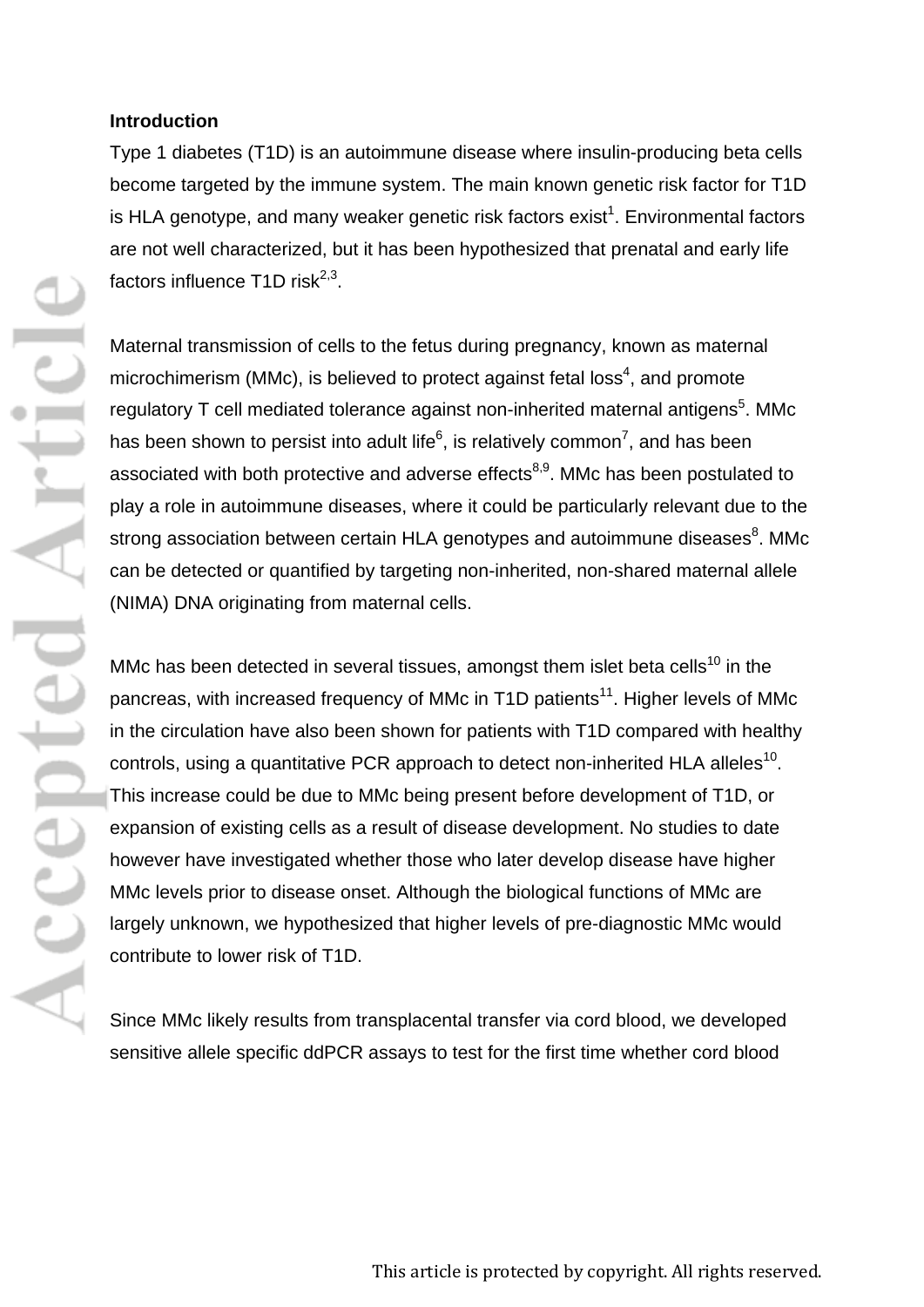MMc have any predictive value for childhood-onset T1D. Secondly, we investigated whether cord blood MMc predicted circulating MMc at diagnosis of T1D.

This article is protected by copyright. All rights reserved.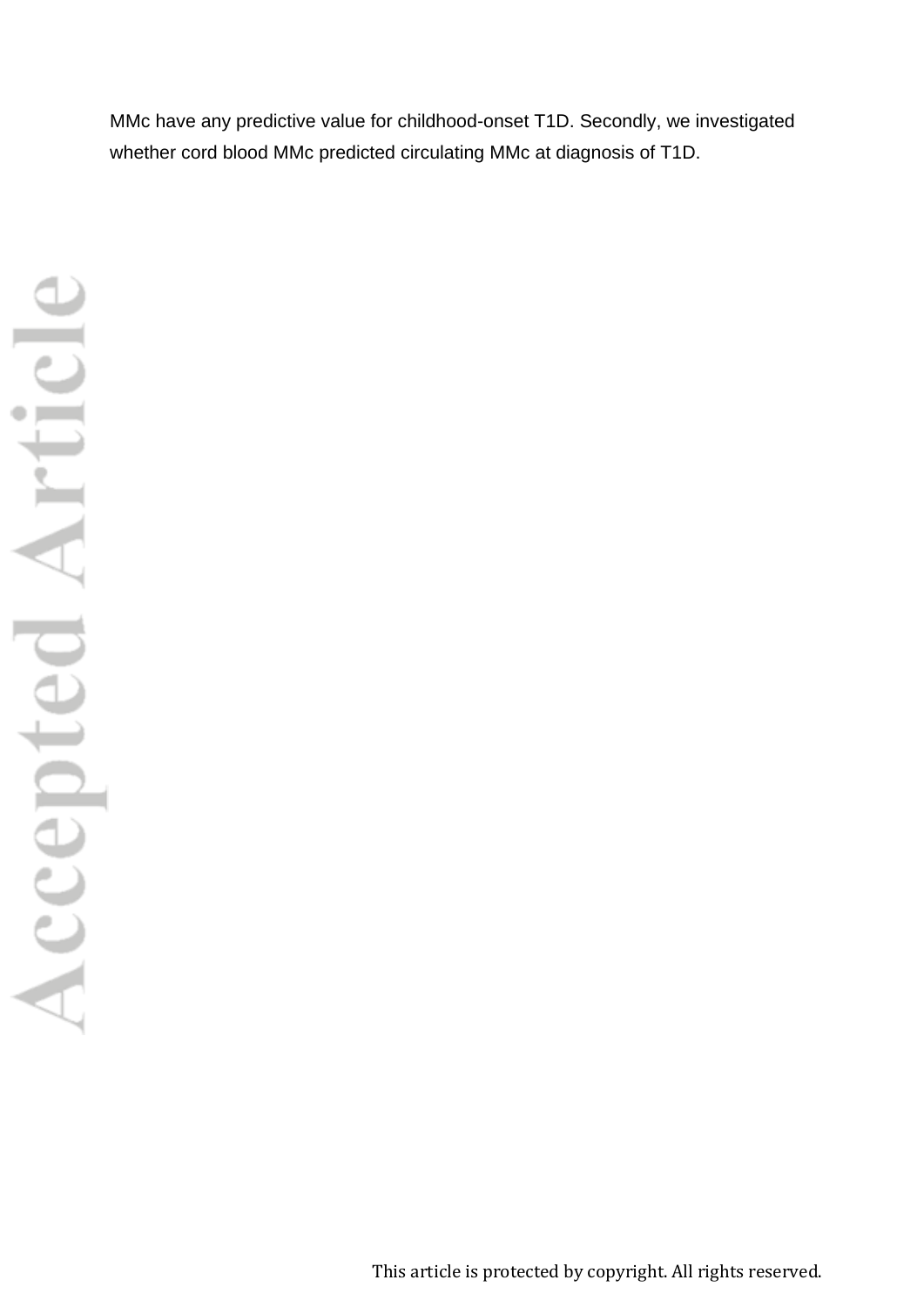#### **Research Design and Methods**

#### *Participants*

We designed a nested case-control study in the Norwegian Mother and Child Cohort Study (MoBa)<sup>12</sup>, which recruited around 114,000 children and their mothers (41% of eligible mothers participated) from all over Norway during 1999-2008. The current study uses data from repeated questionnaires, maternal postpartum and offspring cord blood samples<sup>13</sup>. All study participants gave written informed consent. The Norwegian Data Protection Authority and The Regional Committee for Medical Research Ethics approved MoBa and the current study. Characteristics of the participants are shown in Table 1. Baseline characteristics for those with available blood samples were largely similar to the whole MoBa cohort, except a lower proportion of caesarean section and premature birth (see <sup>14</sup>).

#### *Ascertainment of case status*

Children who developed T1D by February 5, 2014 were identified with a high degree of ascertainment by register linkage to the Norwegian Childhood Diabetes Registry<sup>15</sup> and used as cases. A random set of controls was selected among participants in the MoBa cohort with available blood samples. We later ascertained if the initially selected random controls developed T1D until 1 June 2018. In total, 186 mother/child-pairs where the child developed T1D and 540 mother/child-pairs were used as controls. Of these, 71 T1D cases and 126 controls had an informative HLA for the NIMA ddPCR assays available: DQB1\*03:01, \*04:02, or \*06:02/03 (Figure 1).

### *Sampling*

Briefly, maternal venous blood samples were collected in EDTA tubes during pregnancy and shortly after birth, and a blood sample was taken at birth from the umbilical cord vein using a syringe<sup>12,13,16</sup>. At diagnosis of T1D, venous blood samples were collected and shipped to the Norwegian Childhood Diabetes Registry. At the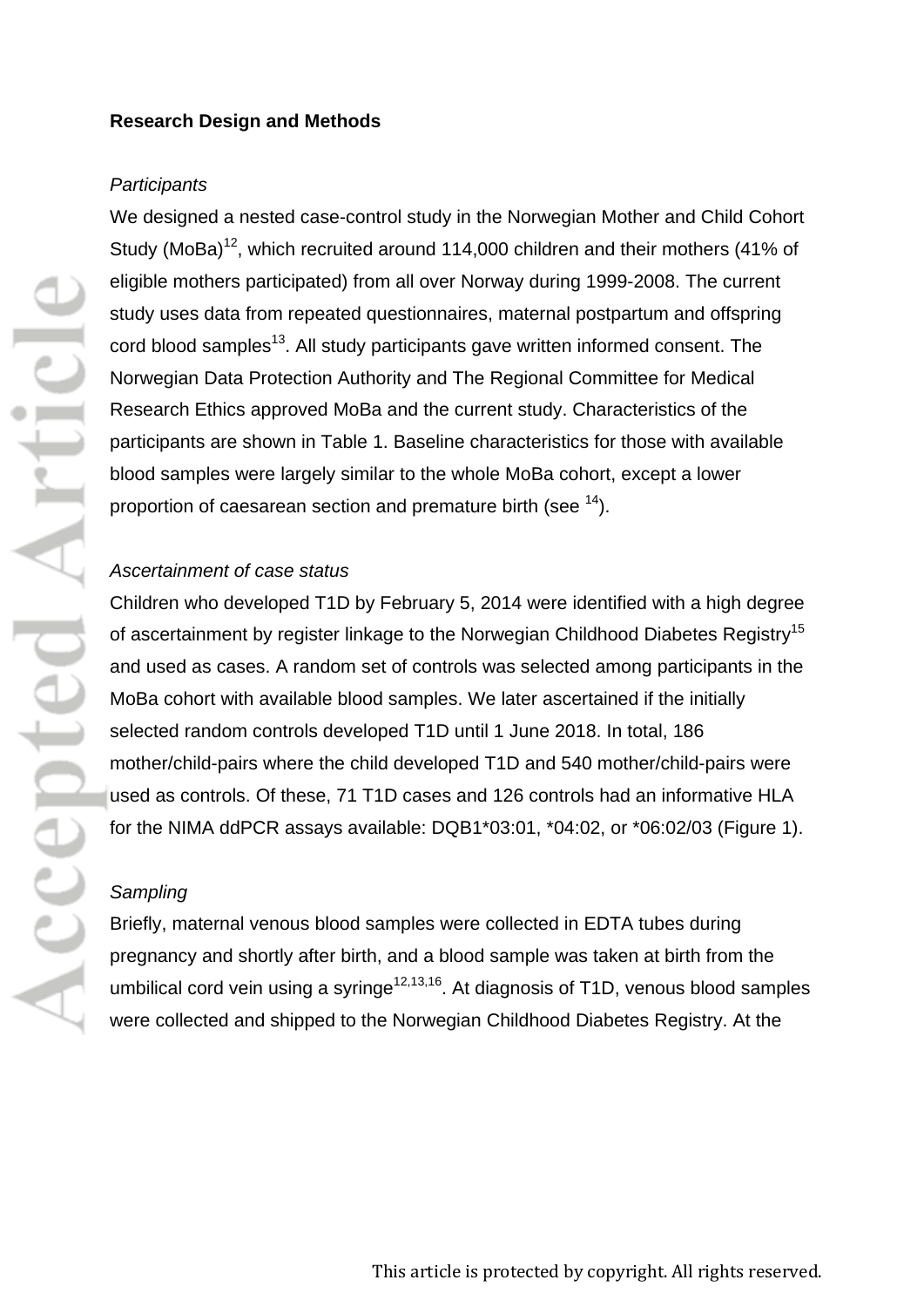biobank repository, DNA was extracted and stored at -20°C until analysis. For details of sample handling, see  $13,16,17$ .

#### *Genotyping*

To account for established T1D susceptibility markers, participants were genotyped using a custom Illumina Golden Gate assay (Illumina, San Diego, CA). DNA extraction, genotyping methods and quality control procedures are described in detail in a previous publication<sup>18</sup>. Briefly, tag-SNPs ( $n = 144$ ) on chromosome 6 were used to impute human leukocyte antigen (HLA) class II genotype<sup>19</sup>, which was subsequently confirmed by classical HLA genotyping using allele specific PCR on all samples<sup>20</sup>. For each informative dyad, we inferred the non-inherited non-shared HLA-DQB1 allele, NIMA (Figure 1, panel A).

#### *Droplet Digital (dd)PCR MMc quantification*

MMc were measured by quantifying the amount of NIMA specific DNA in cord blood. We developed allele-specific ddPCR assays for three common NIMAs (DQB1\*03:01, DQB1\*04:02, DQB1\*06:02/\*06:03), based on previous quantitative PCR assays<sup>10,21</sup>. to improve sensitivity for low copy number targets. A detailed protocol for the ddPCR method is available upon request. We used the droplet digital PCR QX200 system (Bio-Rad, California, USA). Final primer and probe concentrations optimized for DQB1\*04:02 and DQB1\*06:02/03 at 100nM and 300nM, and DQB1\*03:01 at 300nM and 100nM respectively. DNA was quantified using the QuantiFluor dsDNA system (Promega, Madison, USA). Supplementary figure 1 shows the ddPCR profiles of a negative, genomic positive and positive cord blood sample for MMc DQB1\*0602/3.

Sensitivity of assays determined using serial dilutions (500, 100, 5, 1 and 0.5 genomic equivalent (gEq)) of NIMA positive homozygous DNA in a background DNA quantity of 10,000 genome equivalent negative for NIMA. Specificity for each assay was determined using well-characterized HLA cell lines. Ten wells were run for each sample, loaded at 10,000 gEq equal to 33ng; 100,000 gEq was screened per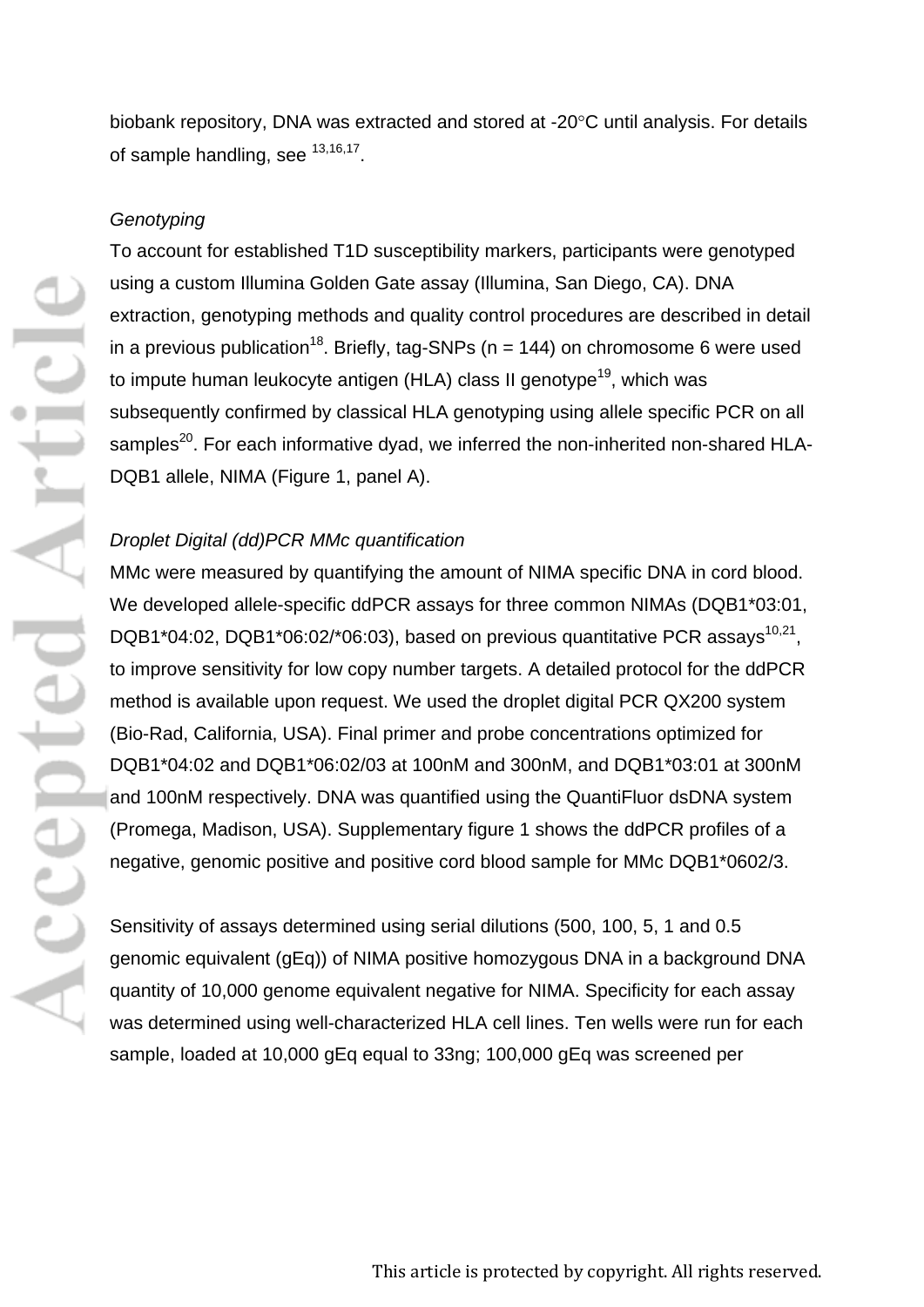sample. MMc value was determined by total copy number of HLA allele specific positive cells per 1 000 000 host cells as determined by beta-globin. A priori, we decided to consider a sample positive only if two or more of the 10 replicates were positive. Samples with only one positive well ( $n = 62$ ) were set to an MMc value of zero. Figure 1B shows the formation of the analysis sample.

As the measured MMc levels between probes are not directly comparable, we calculated MMc z-scores by subtracting the NIMA specific mean and dividing by the standard deviation (both calculated from control children), all done on log2transformed raw values.

#### *Other covariates*

*A priori*, we chose maternal pre-pregnancy body mass index (BMI) and maternal age as our primary adjusting variables, as these have been associated with  $T1D^{22-24}$  and could conceivably influence MMc. In a separate model we further included maternal smoking during pregnancy<sup>25</sup> (coded as smoking or non-smoking at end of pregnancy), caesarean section<sup>26</sup> and child`s HLA risk for T1D (coded as a binary variable; protective or neutral vs increased risk) as a sensitivity analysis. Distribution of these covariates are presented in Table 1.

Maternal age at delivery was obtained from the nationwide Medical Birth Registry of Norway (MBRN). Information regarding maternal pre-pregnancy BMI was obtained from mid-pregnancy questionnaires (accessible at [www.fhi.no/moba\)](http://www.fhi.no/moba) and MBRN.

#### *Statistical analysis*

We tested maternal microchimerism as a dichotomous variable (positive vs negative) and divided into three categories (negative, ≤median of quantifiable MMc values, >median of the quantifiable MMc values), using logistic regression. We also tested whether the ranks of MMc differed between cases and controls using a Mann-Whitney U test. In a secondary analysis, we stratified the above analysis by specific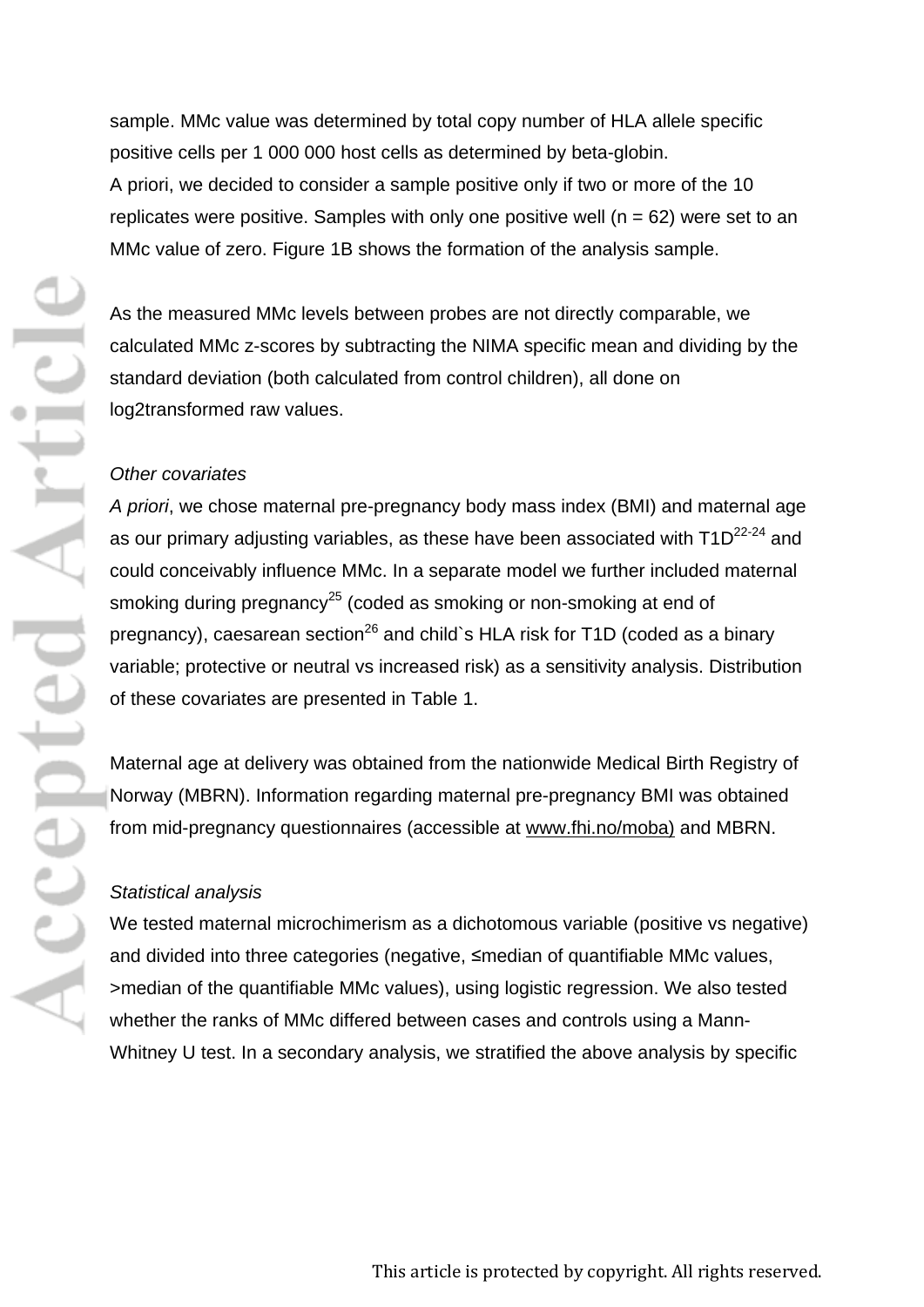NIMA alleles. The statistical association between MMc in cord blood and at diagnosis of T1D in the same individual cases was estimated using logistic regression (for presence or absence of measurable MMc). To assess the sensitivity of our results towards the cut-off for MMc positivity, we reran the analysis when also calling samples positive if only one of 10 replicates were positive. All analyses were done in Stata Release 15 (College Station, Tx, USA).

This article is protected by copyright. All rights reserved.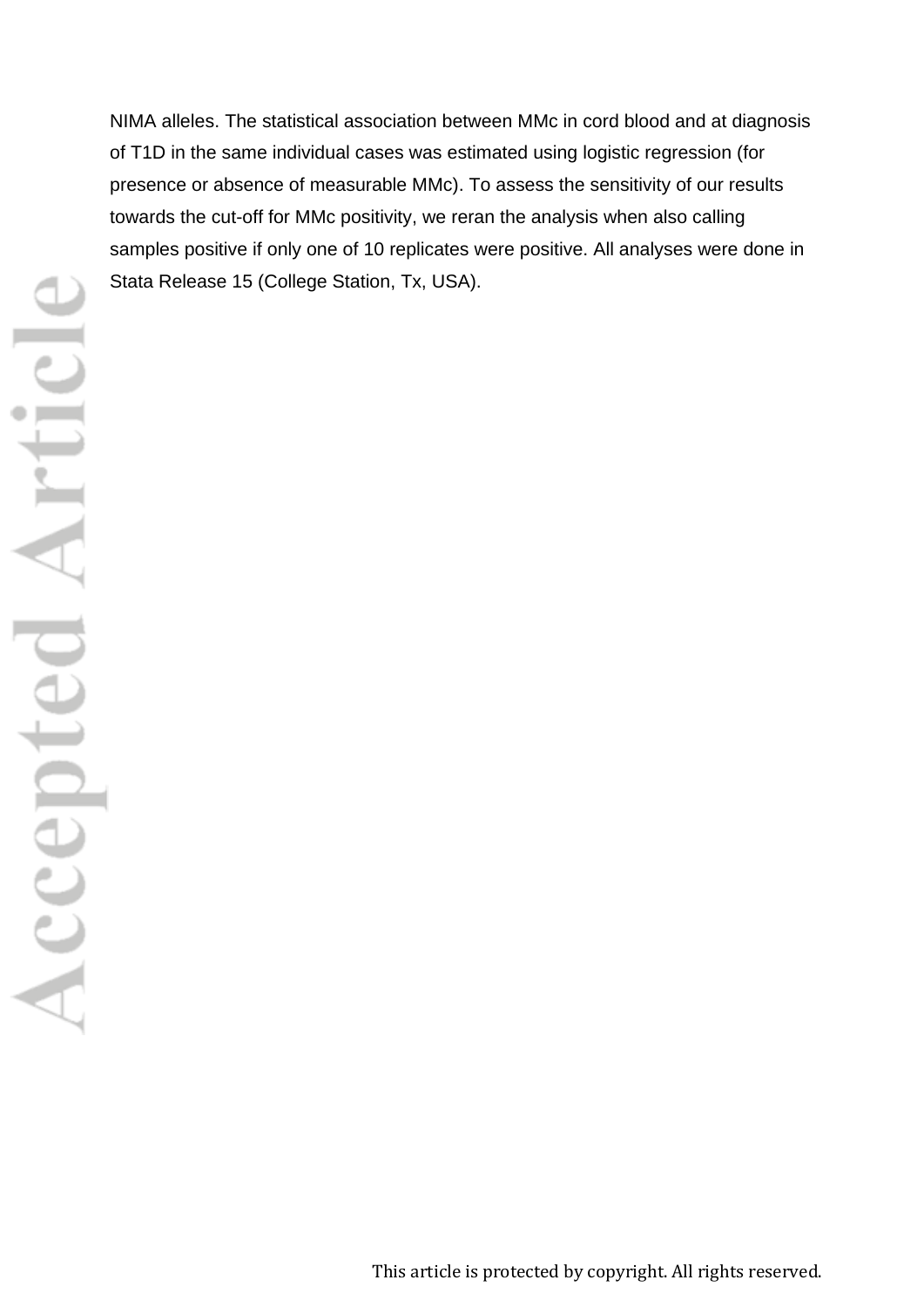#### **Results**

Out of 726 genotyped mother-child dyads, 197 (71 T1D cases and 126 controls) provided data for the analysis (Figure 1). Of the 71 cases, a sample at the time of T1D diagnosis with valid MMc data was available from 60. We measured a positive MMc value in 87/197 samples (44%). The quantities measured in this study are shown Table 1.

#### *Differences between cases and controls*

Having any detectable MMc in cord blood was not significantly associated with later T1D (aOR 1.27, 95% CI 0.68-2.36, p=0.45). Investigating specific NIMAs, MMc tended to be associated with increased risk for later T1D in the group with HLA-DQB1\*03:01 as the NIMA (Table 2). Investigating MMc quantity divided into three groups (no detectable NIMA vs. below or at median, and above median) gave similar results, with showed no significant associations with T1D overall, and a suggestive positive association for those with HLA-DQB1\*03:01 as the NIMA (Table 2).

Comparing the ranks of the levels measured did not show any significant difference between cases and controls when summing all NIMAs (Mann-Whitney  $P = 0.46$ ), or in specific alleles (Mann-Whitney  $P = 0.07$  and 0.77 for HLA DQB1\*03:01 and \*06:02/03, respectively).

## *Association between presence of MMc at birth and diagnosis*

There was a tendency for presence of MMc in cord blood to be associated with detectable MMc levels in the circulation at diagnosis of T1D (at an average of 6.1 years later), but this was not statistically significant (OR 2.21, 95%CI 0.76-6.46,  $p=0.15$ ).

## *Sensitivity analyses*

Including more covariates, or changing the cut-off for positive MMc generally resulted in wider confidence intervals, but odds ratios were largely similar (Table 3).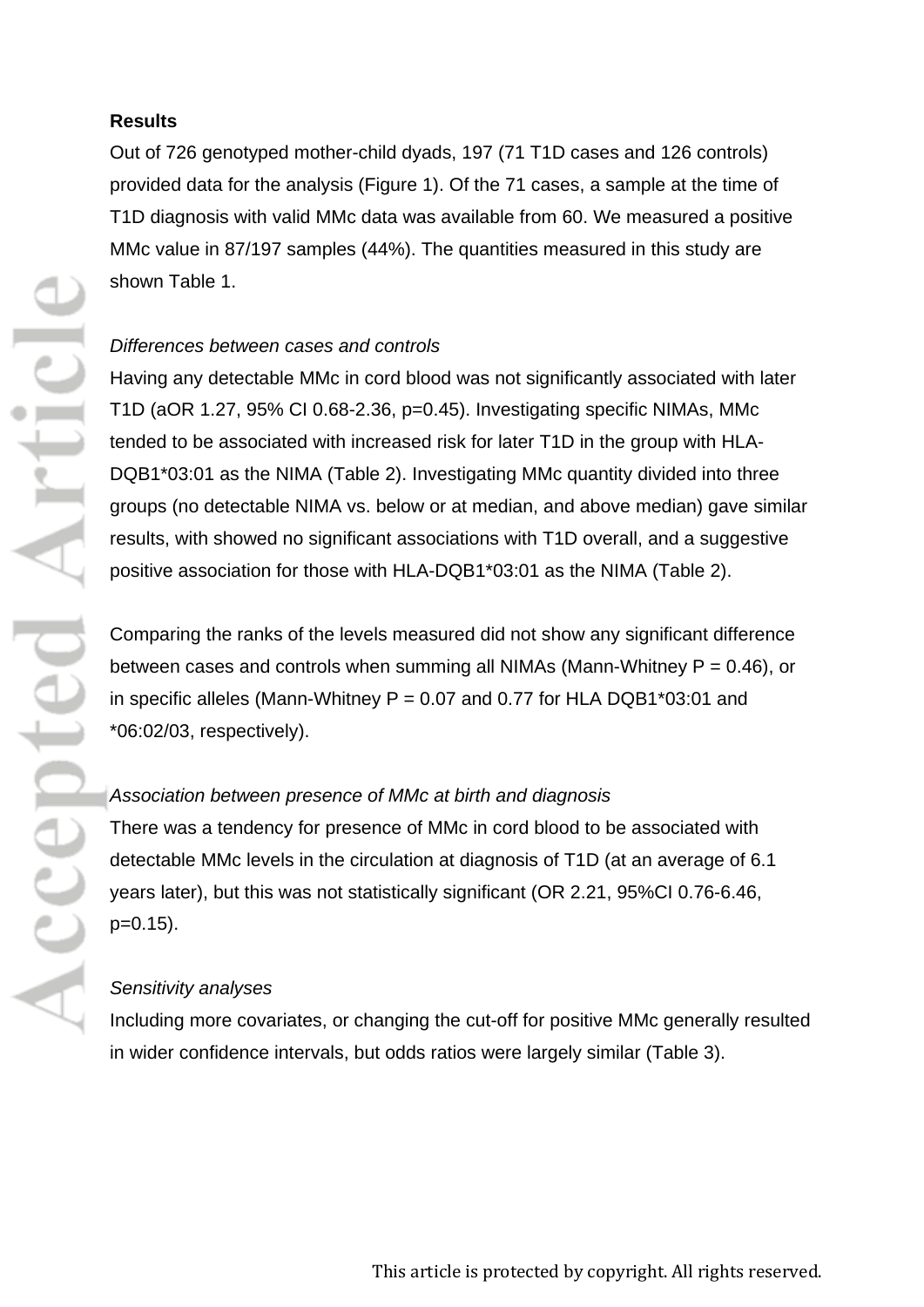#### **Discussion**

In this first study of its kind, we tested whether cord blood MMc at birth was informative of future T1D risk, but we found no significant overall association.

An important strength of this study was the use of digital droplet PCR, which allowed us to investigate the presence of MMc in a more sensitive and specific manner than earlier studies. We observed more children with detectable MMc than a previous study from Korea (44% in our study vs 23%), but we use ddPCR which is considered a more sensitive method. Earlier studies in T1D have investigated individuals after diagnosis in peripheral blood and pancreatic tissue<sup>10,11</sup>. Our results are not consistent with results from these, which could be due to MMc differences between cord blood at birth, and in the pancreas or circulation, as we found no increased risk associated with the presence, or levels, of total MMc. We found a possible association in the HLA-DQB1\*03:01 NIMA subgroup with later T1D, which must be interpreted with caution.

While maternal cells are believed to cross into the fetus through the umbilical cord, with increased frequency from mid pregnancy towards term, it is only feasible to measure MMc levels on the day of delivery. In theory, transfer of cells could fluctuate temporally. Our study does not rule out an important role of MMc in T1D, for example in terms of specific cell types or their functions in specific tissues postnatally<sup>10,11</sup>. This is an observational study, and we cannot rule out unknown factors influencing MMc levels and later disease. Although the current analysis emanate from a large undertaking, the number of children with informative and measurable MMc in the final analysis was somewhat limited. Because of the strong protective effect of DQB1\*06:02, this allele is known to be relatively over-represented as the NIMA in T1D cases but the data presented here suggest that this allele does not confer any additional protective effect through MMc.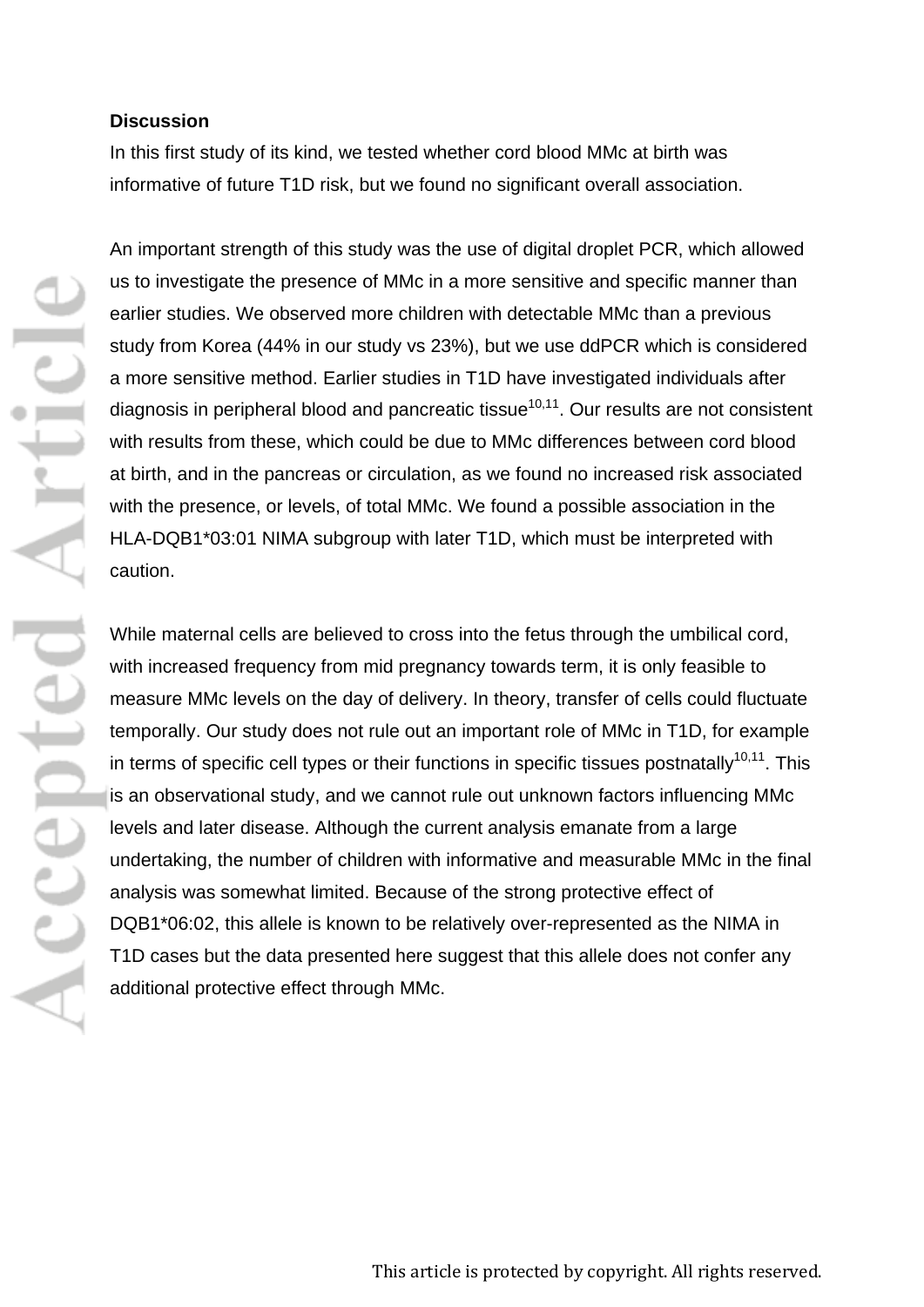In conclusion, our findings do not support a protective role of pre-diagnostic MMc in T1D, as maternal microchimerism measured in cord blood did not significantly predict the risk of future T1D in children.

This article is protected by copyright. All rights reserved.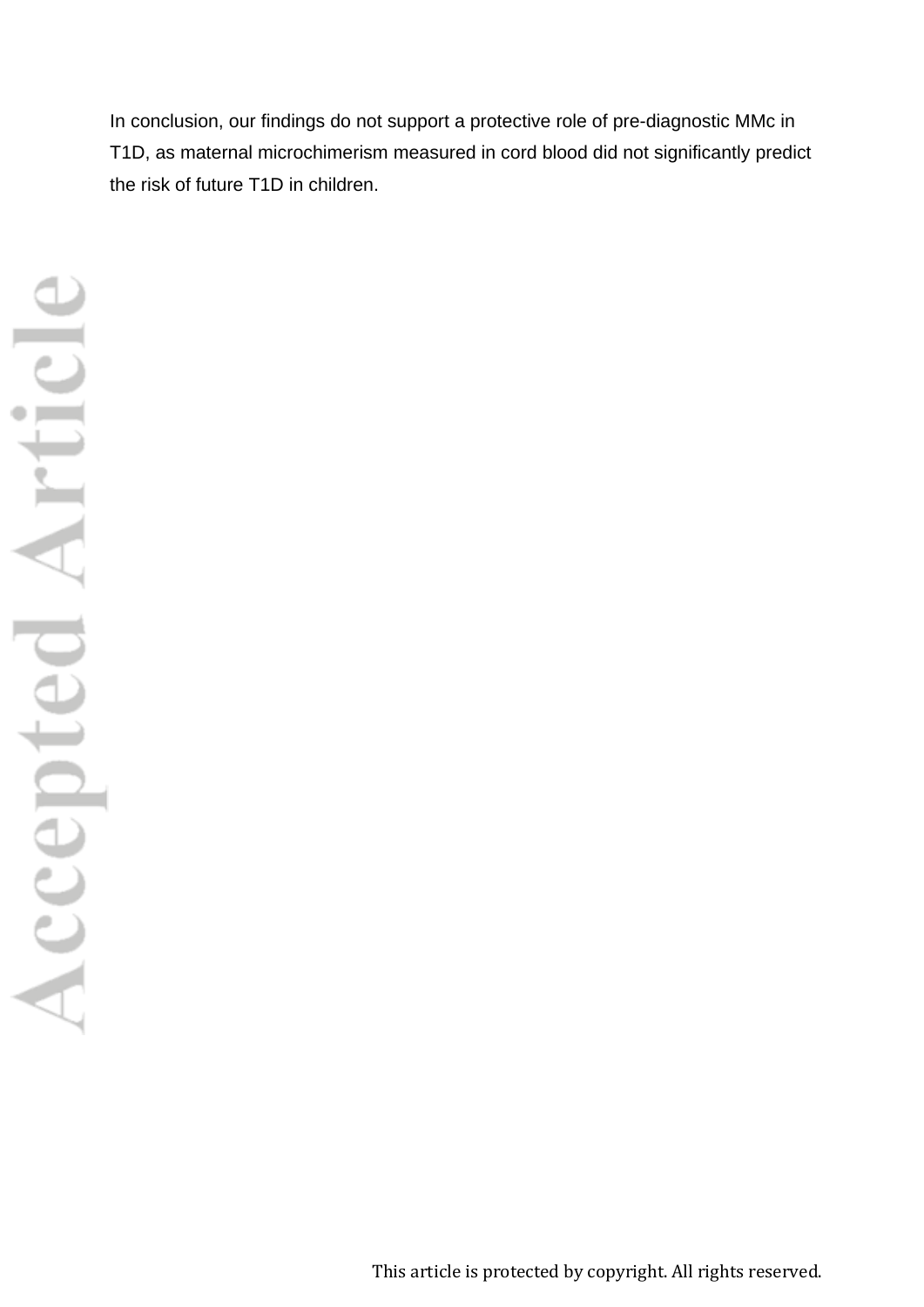#### **Conflicts of interest**

No other potential conflict of interest relevant to this article was reported. The authors alone are responsible for the content and writing of the paper.

#### **Acknowledgements**

The authors are grateful to Professor Klaus Badenhoop, Goethe University Frankfurt, Germany, for providing samples used to develop the ddPCR method. The Norwegian Mother and Child Cohort Study are supported by the Norwegian Ministry of Health and Care Services and the Ministry of Education and Research, NIH/NIEHS (contract no N01-ES-75558), NIH/NINDS (grant no.1 UO1 NS 047537-01 and grant no.2 UO1 NS 047537-06A1). We are grateful to all the participating families in Norway who take part in this on-going cohort study. The Norwegian Childhood Diabetes Registry is funded by The South-Eastern Norway Regional Health Authority. We are thankful to the Norwegian Childhood Diabetes Registry and to the Norwegian Childhood Diabetes Study Group. Dr. Størdal was supported by an unrestricted grant from the Oak Foundation, Geneva, Switzerland. Costs of all data acquisition, including laboratory assays in MoBa (the sub-study PAGE; Prediction of Autoimmune Diabetes and Celiac Disease in Childhood by Genes and Perinatal Environment), was supported by grant 2210909/F20 from the Norwegian Research Council (Dr. Stene). Dr. Njølstad was supported by the European Research Council (AdG #293574), Stiftelsen Kristian Gerhard Jebsen, the Research Council of Norway (#240413), the Bergen Research Foundation, and the Western Health Authorities (Strategic Grant). Data from the Norwegian Patient Register has been used in this publication. The interpretation and reporting of these data are the sole responsibility of the authors, and no endorsement by the Norwegian patient register is intended nor should be inferred. SNP genotyping in this study was performed at the Genomics Core Facility, Norwegian Radium hospital, Oslo, Norway.

#### **Author contributions:**

Conception and design: LCS, GT, KS, KMG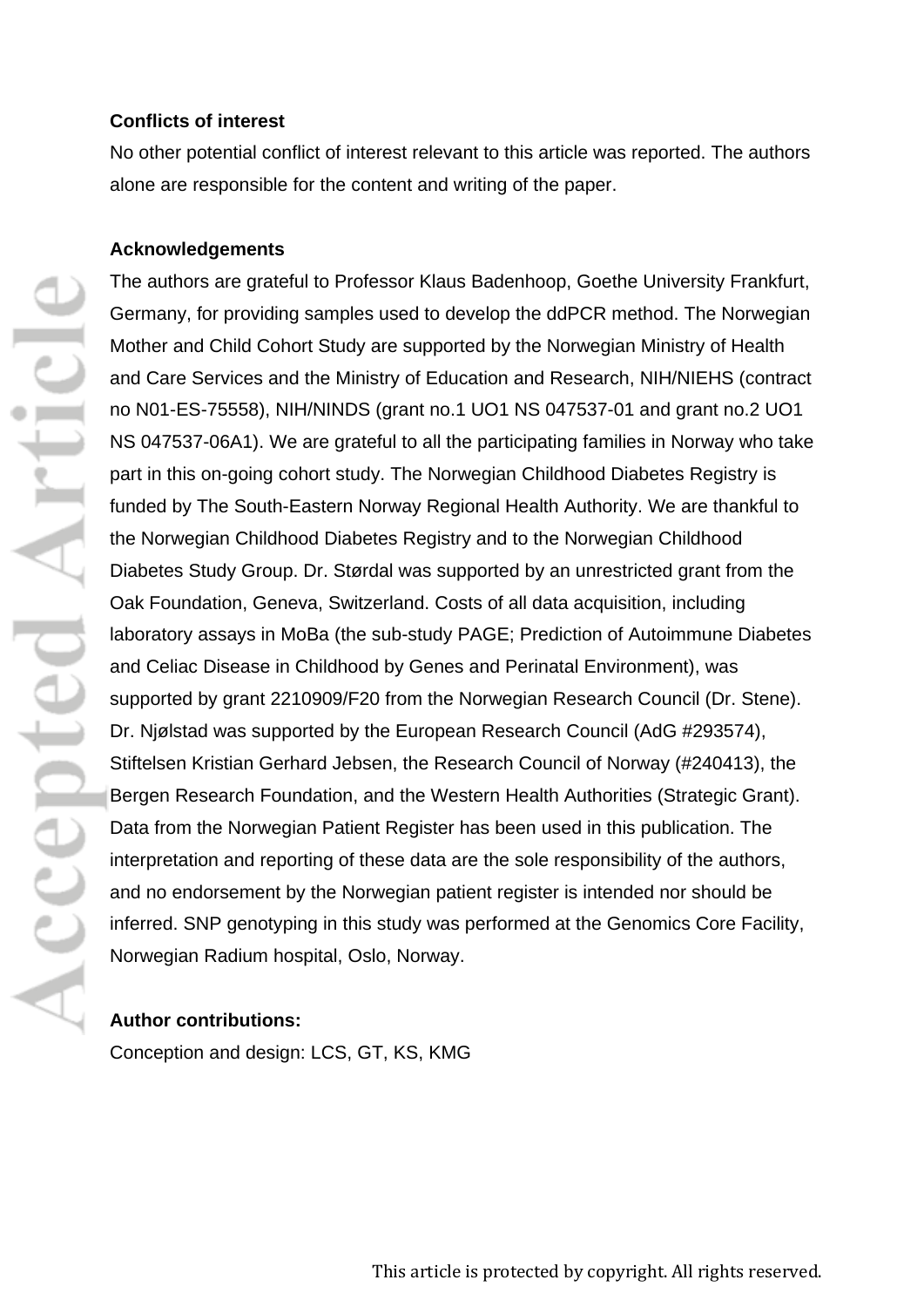Acquisition of pregnancy cohort data: LCS, KS. Acquisition of childhood incident T1D data: TS, GJ, PRN. SNP Genotyping and HLA imputation: GT, MKV, BAL. HLA typing: GM, JY, BG, SCK, KMG. Development of ddPCR method and experimental procedures: GM, JY, BG, SCK, KMG. Data cleaning and preparation: GT Planning statistical analyses: LCS, GT, KS. Performing statistical analyses: GT. Interpretation of data: All authors. Drafting the manuscript: GT Revising the manuscript critically for important intellectual content: All authors. Final approval of the version to be published: All authors Taking responsibility for the integrity of the data and the accuracy of the data analysis: GT, LCS, KMG. Obtaining funding: LCS, KS, KMG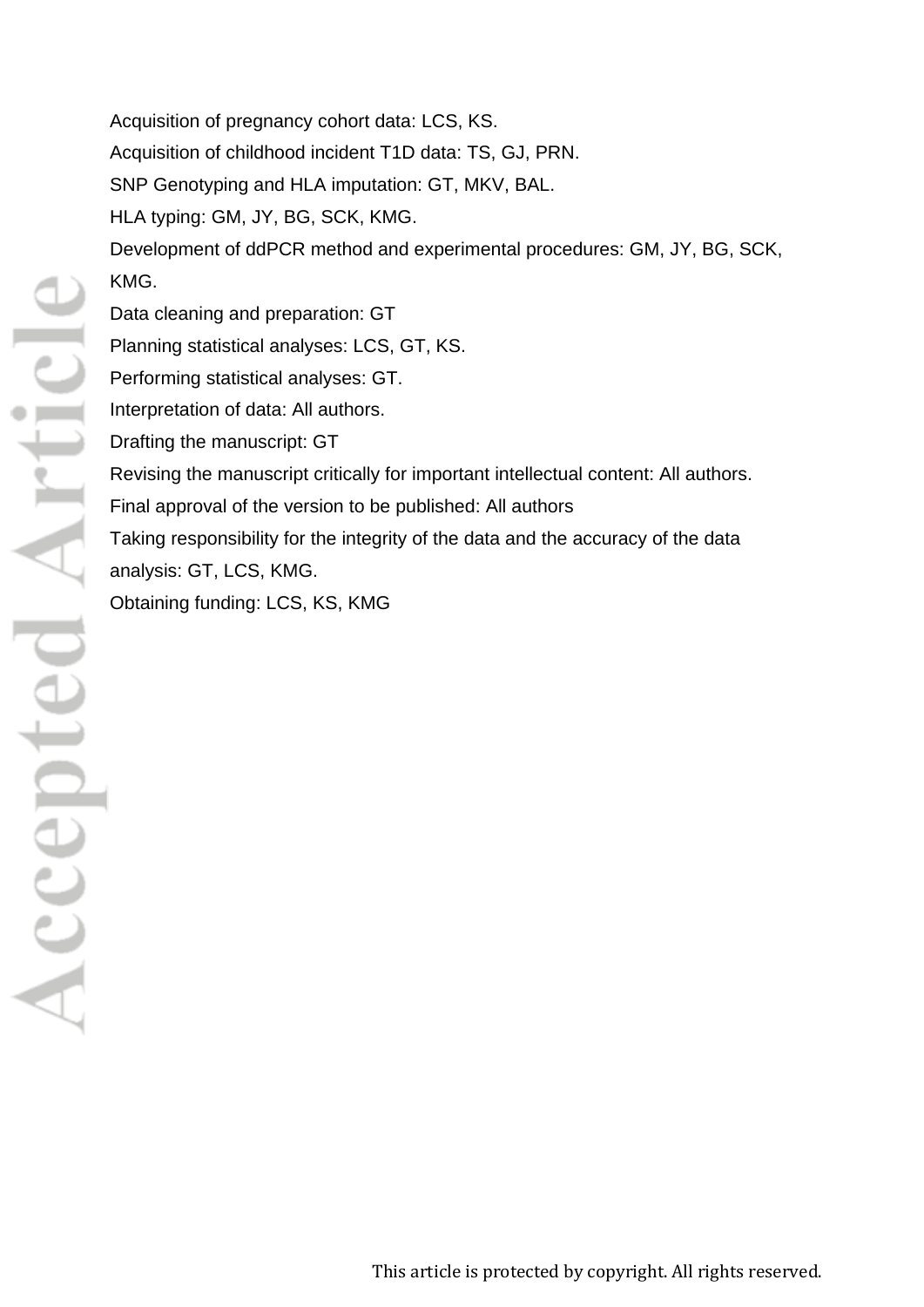## **References**

- 1. Pociot F, Lernmark Å. Genetic risk factors for type 1 diabetes. *Lancet.* 2016;387(10035):2331- 2339.
- 2. Rewers M, Ludvigsson J. Environmental risk factors for type 1 diabetes. *Lancet.*  2016;387(10035):2340-2348.
- 3. Stene LC, Gale EA. The prenatal environment and type 1 diabetes. *Diabetologia.*  2013;56(9):1888-1897.
- 4. Kinder JM, Jiang TT, Ertelt JM, et al. Cross-Generational Reproductive Fitness Enforced by Microchimeric Maternal Cells. *Cell.* 2015;162(3):505-515.
- 5. Mold JE, Michaelsson J, Burt TD, et al. Maternal alloantigens promote the development of tolerogenic fetal regulatory T cells in utero. *Science.* 2008;322(5907):1562-1565.
- 6. Maloney S, Smith A, Furst DE, et al. Microchimerism of maternal origin persists into adult life. *J Clin Invest.* 1999;104(1):41-47.
- 7. Roh EY, Yoon JH, Shin S, Song EY, Chung HY, Park MH. Frequency of fetal-maternal microchimerism: an analysis of the HLA-DRB1 gene in cord blood and maternal sample pairs. *J Matern Fetal Neonatal Med.* 2017;30(21):2613-2619.
- 8. Nelson JL. The otherness of self: microchimerism in health and disease. *Trends Immunol.*  2012;33(8):421-427.
- 9. Kinder JM, Stelzer IA, Arck PC, Way SS. Immunological implications of pregnancy-induced microchimerism. *Nat Rev Immunol.* 2017;17(8):483-494.
- 10. Nelson JL, Gillespie KM, Lambert NC, et al. Maternal microchimerism in peripheral blood in type 1 diabetes and pancreatic islet beta cell microchimerism. *Proc Natl Acad Sci U S A.*  2007;104(5):1637-1642.
- 11. Ye J, Vives-Pi M, Gillespie KM. Maternal microchimerism: increased in the insulin positive compartment of type 1 diabetes pancreas but not in infiltrating immune cells or replicating islet cells. *PLoS One.* 2014;9(1):e86985.
- 12. Magnus P, Birke C, Vejrup K, et al. Cohort Profile Update: The Norwegian Mother and Child Cohort Study (MoBa). *Int J Epidemiol.* 2016;45(2):382-388.
- 13. Rønningen KS, Paltiel L, Meltzer HM, et al. The biobank of the Norwegian Mother and Child Cohort Study: a resource for the next 100 years. *Eur J Epidemiol.* 2006;21(8):619-625.
- 14. Stordal K, Marild K, Tapia G, et al. Fetal and maternal genetic variants influencing neonatal vitamin D status. *J Clin Endocrinol Metab.* 2017.
- 15. Skrivarhaug T, Stene LC, Drivvoll AK, Strøm H, Joner G, Norwegian Childhood Diabetes Study G. Incidence of type 1 diabetes in Norway among children aged 0-14 years between 1989 and 2012: has the incidence stopped rising? Results from the Norwegian Childhood Diabetes Registry. *Diabetologia.* 2014;57(1):57-62.
- 16. Paltiel L, Haugan A, Skjerden T, et al. The biobank of the Norwegian Mother and Child Cohort Study - present status. *Nor J Epidemiol.* 2014;24(1-2):29-35.
- 17. Vistnes M, Tapia G, Mårild K, et al. Plasma immunological markers in pregnancy and cord blood: A possible link between macrophage chemo-attractants and risk of childhood type 1 diabetes. *Am J Reprod Immunol.* 2018;79(3).
- 18. Mårild K, Vistnes M, Tapia G, et al. Midpregnancy and cord blood immunologic biomarkers, HLA genotype, and pediatric celiac disease. *J Allergy Clin Immunol.* 2017;139(5):1696-1698.
- 19. Dilthey A, Leslie S, Moutsianas L, et al. Multi-population classical HLA type imputation. *PLoS Comput Biol.* 2013;9(2):e1002877.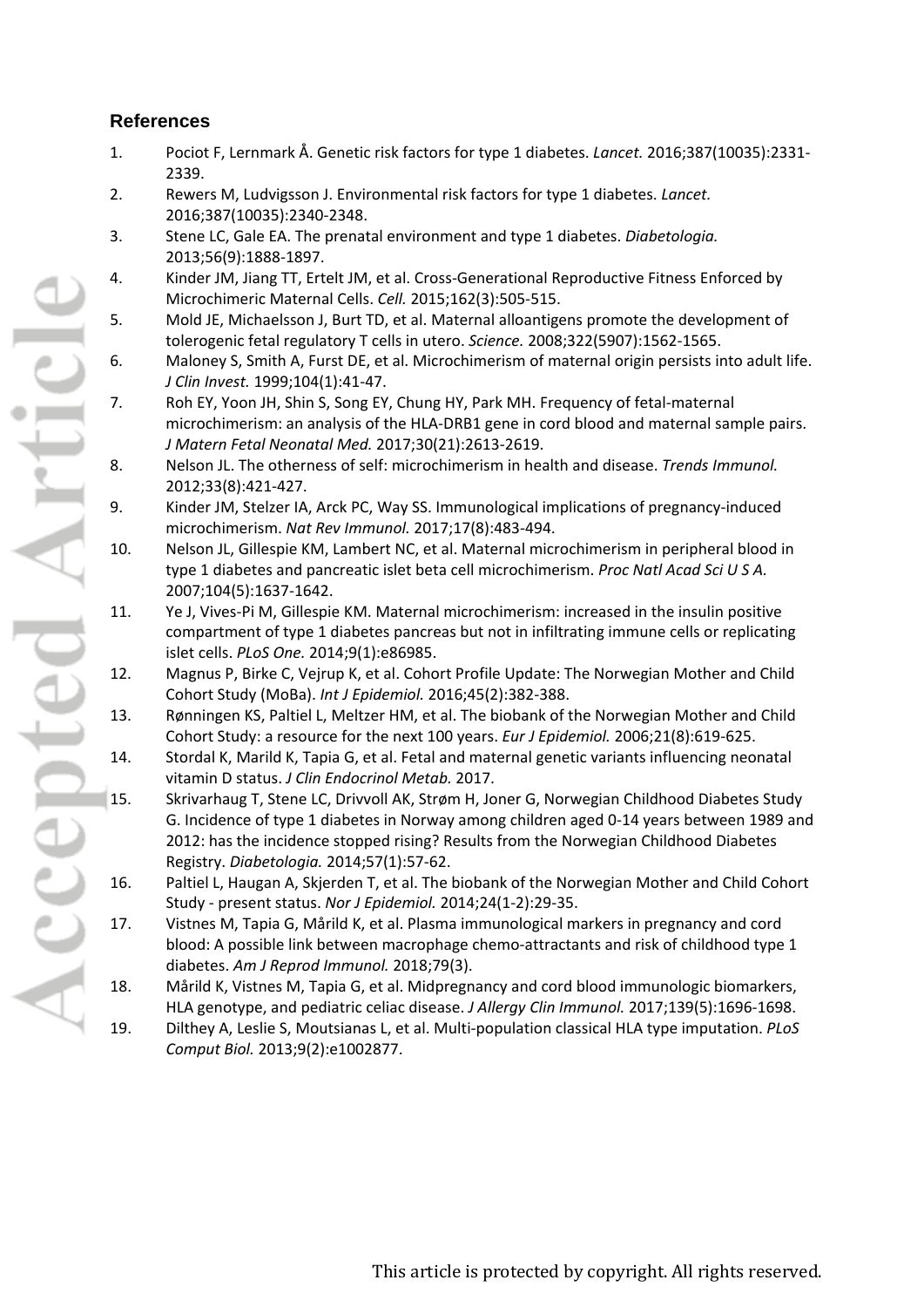- 20. Aitken RJ, Mortimer GL, Gillespie KM. Type 1 Diabetes High-Risk HLA Class II Determination by Polymerase Chain Reaction Sequence-Specific Primers. *Methods Mol Biol.* 2016;1433:13- 20.
- 21. Lambert NC, Erickson TD, Yan Z, et al. Quantification of maternal microchimerism by HLAspecific real-time polymerase chain reaction: studies of healthy women and women with scleroderma. *Arthritis Rheum.* 2004;50(3):906-914.
- 22. Cardwell CR, Stene LC, Joner G, et al. Maternal age at birth and childhood type 1 diabetes: a pooled analysis of 30 observational studies. *Diabetes.* 2010;59(2):486-494.
- 23. Stene LC, Magnus P, Lie RT, Søvik O, Joner G. Maternal and paternal age at delivery, birth order, and risk of childhood onset type 1 diabetes: population based cohort study. *BMJ.*  2001;323(7309):369.
- 24. Magnus MC, Olsen SF, Granstrom C, et al. Paternal and maternal obesity but not gestational weight gain is associated with type 1 diabetes. *Int J Epidemiol.* 2018;47(2):417-426.
- 25. Magnus MC, Tapia G, Olsen SF, et al. Parental Smoking and Risk of Childhood-onset Type 1 Diabetes. *Epidemiology.* 2018;29(6):848-856.
- 26. Cardwell CR, Stene LC, Joner G, et al. Caesarean section is associated with an increased risk of childhood-onset type 1 diabetes mellitus: a meta-analysis of observational studies. *Diabetologia.* 2008;51(5):726-735.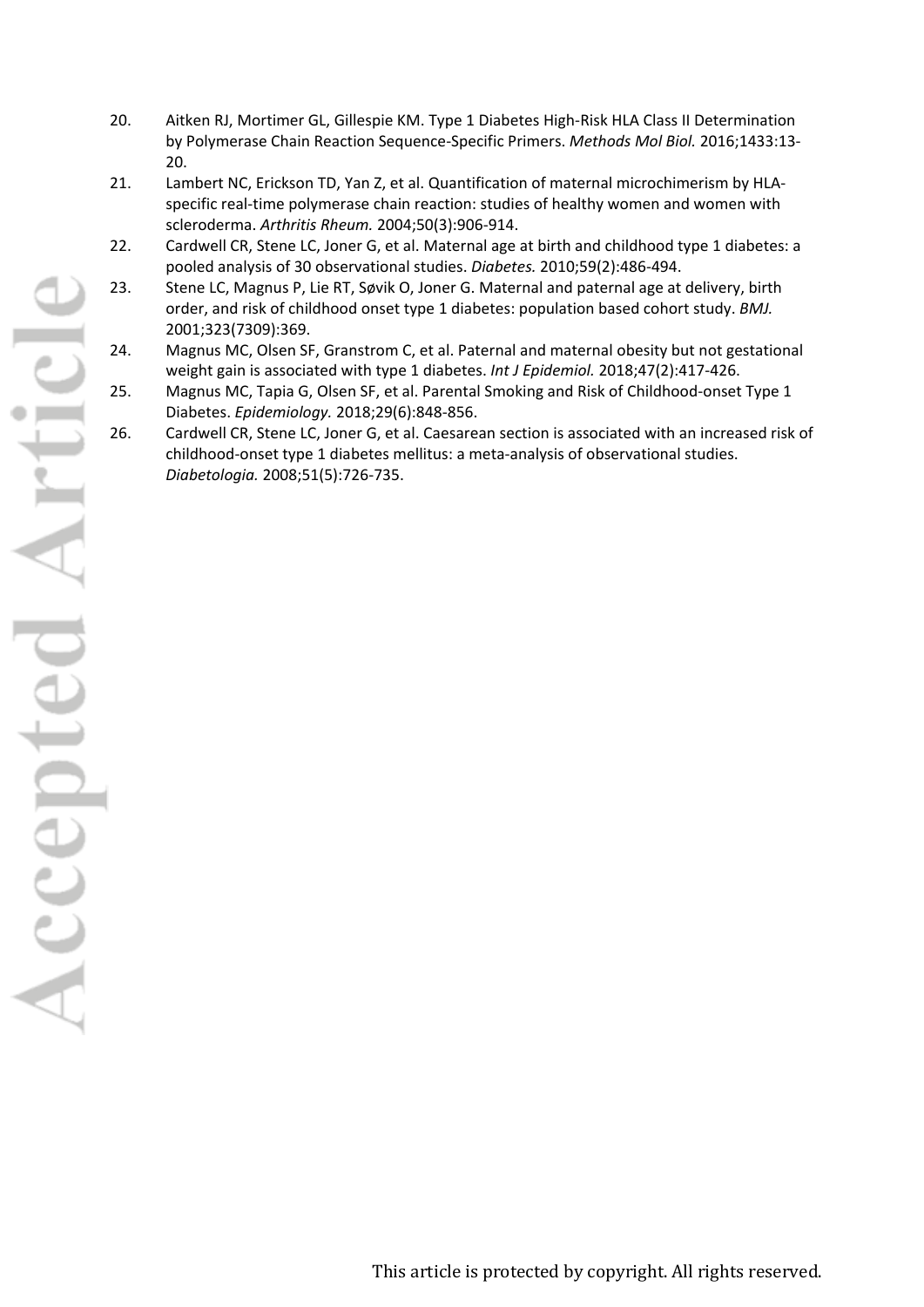|                                                       | Cases ( $n = 71$ )   | Controls ( $n = 126$ ) |
|-------------------------------------------------------|----------------------|------------------------|
| Median age (range) at end of follow-up* (years)       | $11.5(7.3 - 15.1)$   | $10.5(7.0 - 15.9)$     |
| <b>Female sex</b>                                     | 34 (47.9%)           | 64 (50.8%)             |
| <b>Preterm birth</b>                                  | $5(7.0\%)$           | 4(3.2%)                |
| Pa ity                                                |                      |                        |
| earlier births                                        | 35 (49.3%)           | 60 (47.6%)             |
| e                                                     | 20 (28.2%)           | 40 (31.7%)             |
| Two or more                                           | 16 (22.5%)           | 26 (20.6%)             |
| " ternal age (years (median, range))                  | $30(22-42)$          | $30(19-40)$            |
| $10-24$                                               | 4(5.6%)              | 17 (13.5%)             |
| 25-34                                                 | 55 (77.5%)           | 86 (68.3%)             |
| 3.42                                                  | 12 (16.9%)           | 23 (18.3%)             |
| <b>Maternal smoking during pregnancy</b>              |                      |                        |
| $\sim$ 1-smoker at end of pregnancy <sup>‡</sup>      | 61 (85.9%)           | 104 (82.5%)            |
| Sr oked at end of pregnancy                           | $7(9.9\%)$           | 17 (13.5%)             |
| Missing data                                          | $3(4.2\%)$           | $5(4.0\%)$             |
| Pre-pregnancy BMI (kg/m <sup>2</sup> (median, range)) | $26.1(17.3 - 38.6)$  | $24.1(18.7 - 37.8)$    |
| < 25                                                  | 28 (39.4%)           | 67 (53.2%)             |
| $25 - 30$                                             | 27 (38.0%)           | 34 (27.0%)             |
| >30                                                   | 10 (14.1%)           | 12 (9.5%)              |
| .vissing data                                         | 6(8.5%)              | 13 (10.3%)             |
| Child's HLA genotype <sup>§</sup>                     |                      |                        |
| otective (DQ6)                                        | 2(2.8%)              | 21 (16.7%)             |
| Moutral (any other HLA not mentioned)                 | 3(4.2%)              | 29 (23.0%)             |
| Increased risk (≥1 copy of either DQ8 or DQ2.5)       | 38 (53.5%)           | 68 (54.0%)             |
| High risk (DQ8/DQ2.5 heterozygote)                    | 28 (39.4%)           | 8(6.3%)                |
| <b>Uuuuurean section</b>                              | 8 (10.8%)            | 15 (11.2%)             |
| MMc quantities (median (range) <sup>1</sup> )         |                      |                        |
| JB1*03:01 NIMA in cord blood                          | $55.4(10.9 - 867.7)$ | $46.8(16.7 - 588.8)$   |
| DOB1*03:01 NIMA at diagnosis                          | $43.5(10.0 - 221.2)$ |                        |
| <b>JB1*04:02 NIMA in cord blood</b>                   | $65.0(16.8 - 76.6)$  | $17.2(16.2 - 144.8)$   |
| DOB1*04:02 NIMA at diagnosis                          | $50.3(16.8 - 59.2)$  |                        |
| B1*06:02/3 NIMA in cord blood                         | $30.9(15.2 - 343.8)$ | $48.6(9.5 - 1010.2)$   |
| DOB1*06:02/3 NIMA at diagnosis                        | $55.8(13.2 - 190.4)$ |                        |

**Table 1: Characteristics of cases with childhood type 1 diabetes and randomly selected controls in the present study.**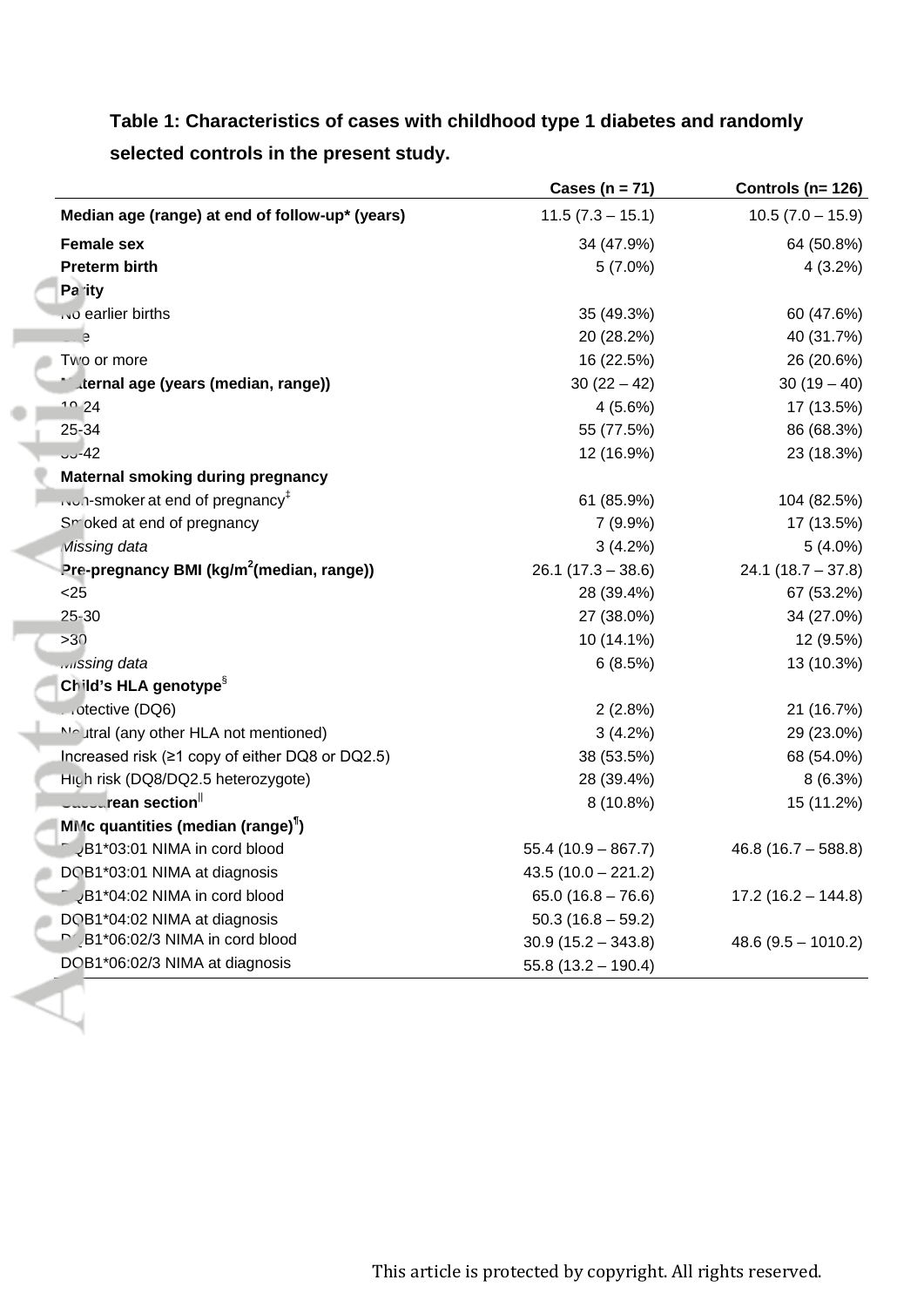\* The diagnosis date of the last case included - June 2, 2016

† The median age at diagnosis of T1D cases was 6.3 (range 0.7 – 13.0) years ‡ Including those that quit smoking shortly before or during pregnancy, as the association with T1D has been observed in those that smoked throughout pregnancy <sup>25</sup>.

§ Coded as a binary variable in the analysis – protective or neutral (0) vs increased or high risk (1). The increased risk category (≥1 copy of either DQ8 [DQA1\*03-DQB1\*03:02- DRB1\*04] or DQ2.5 [DQA1\*05:01-DQB1\*02:01] also required no HLA DQ6 [DQA1\*01:02- DQB1\*06:02-DRB1\*15:01] protective allele).

|| Includes unknown (n = 1), emergency (n = 9) and elective (n = 13) caesarean section ¶ Median and range of positive values.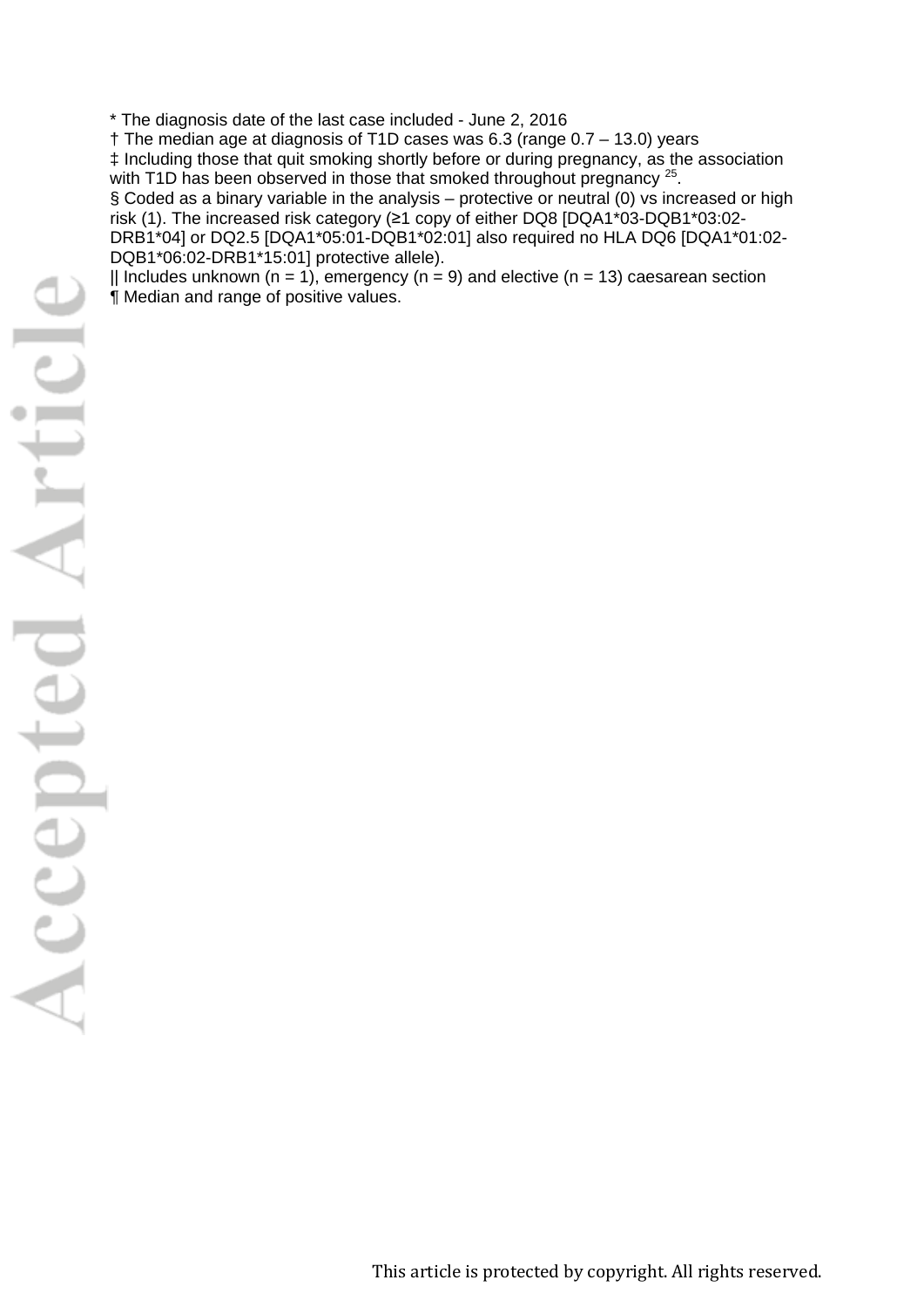|                                                                       | $\text{Case}$ | $Controls^{\dagger}$ | OR (95% CI)          | aOR (95% CI)*        | Adjusted |
|-----------------------------------------------------------------------|---------------|----------------------|----------------------|----------------------|----------|
|                                                                       |               |                      |                      |                      | P-value  |
| <b>Presence of detectable MMc</b>                                     |               |                      |                      |                      |          |
| Any <sup>†</sup> NIMA                                                 | 32/65         | 49/113               | $1.27(0.71 - 2.27)$  | $1.27(0.68 - 2.36)$  | 0.45     |
| DQB1*03:01 NIMA                                                       | 14/20         | 16/36                | $2.44(0.81 - 7.35)$  | $3.89(1.05 - 14.44)$ | 0.04     |
| LQB1*06:02/03 NIMA                                                    | 15/33         | 64/64                | $1.04(0.47 - 2.31)$  | $0.96(0.40 - 2.27)$  | 0.92     |
| Categorical analysis <sup>§</sup>                                     |               |                      |                      |                      |          |
| Any <sup>+</sup> NIMA, Undetected                                     | 33/65         | 64/113               | Ref.                 | Ref.                 |          |
| Any <sup>‡</sup> N <sup><math>\parallel</math></sup> 1A $\leq$ median | 18/65         | 26/113               | $1.52(0.75 - 3.07)$  | $1.34(0.64 - 2.81)$  | 0.44     |
| $Any+ NIMA > median$                                                  | 14/65         | 23/113               | $1.02(0.48 - 2.18)$  | $1.20(0.54 - 2.65)$  | 0.66     |
| Per category increase                                                 | 65/65         | 113/113              | $1.07(0.74 - 1.53)$  | $1.12(0.76 - 1.65)$  | 0.56     |
| <sup>*</sup> 03:01 NIMA, undetected                                   | 6/20          | 20/36                | Ref.                 | Ref.                 |          |
| DQB1*03:01 NIMA ≤ median                                              | 6/20          | 9/36                 | $2.10(0.55 - 7.99)$  | $2.74(0.61 - 12.44)$ | 0.19     |
| DQB1*03:01 NIMA > median                                              | 8/20          | 7/36                 | $2.79(0.78 - 10.01)$ | $5.77(1.21 - 27.52)$ | 0.03     |
| P∈<br><b>ategory</b> increase                                         | 20/20         | 36/36                | $1.68(0.89 - 3.17)$  | $2.40(1.10 - 5.24)$  | 0.03     |
| DCB1*06:02/03 NIMA, undetected                                        | 18/33         | 35/64                | Ref.                 | Ref.                 |          |
| DQB1*06:02/03 NIMA $\leq$ median                                      | 11/33         | 15/64                | $1.65(0.66 - 4.11)$  | $1.36(0.52 - 3.62)$  | 0.54     |
| DQB1*06:02/03 NIMA > median                                           | 4/33          | 14/64                | $0.48(0.14 - 1.61)$  | $0.51(0.14 - 1.83)$  | 0.30     |
| Per category increase                                                 | 33/33         | 64/64                | $0.82$ (0.49 - 1.36) | $0.80(0.45 - 1.40)$  | 0.43     |

# **Table 2: Association between MMc in cord blood and type 1 diabetes**

OR: Odds Ratio; aOR: adjusted OR; CI: Confidence Interval

\* adjusted for maternal age and pre-pregnancy BMI

† included in the adjusted analysis. There were 71 cases and 126 controls in total in the unadjusted analyses.

‡ combining DQB1\*03:01, \*04:02 and \*06:02/03. The DQB1\*04:02 NIMA subgroup was not analyzed separately due to low number of children with measurable quantities in this group.

§ the median value was calculated from controls with detectable levels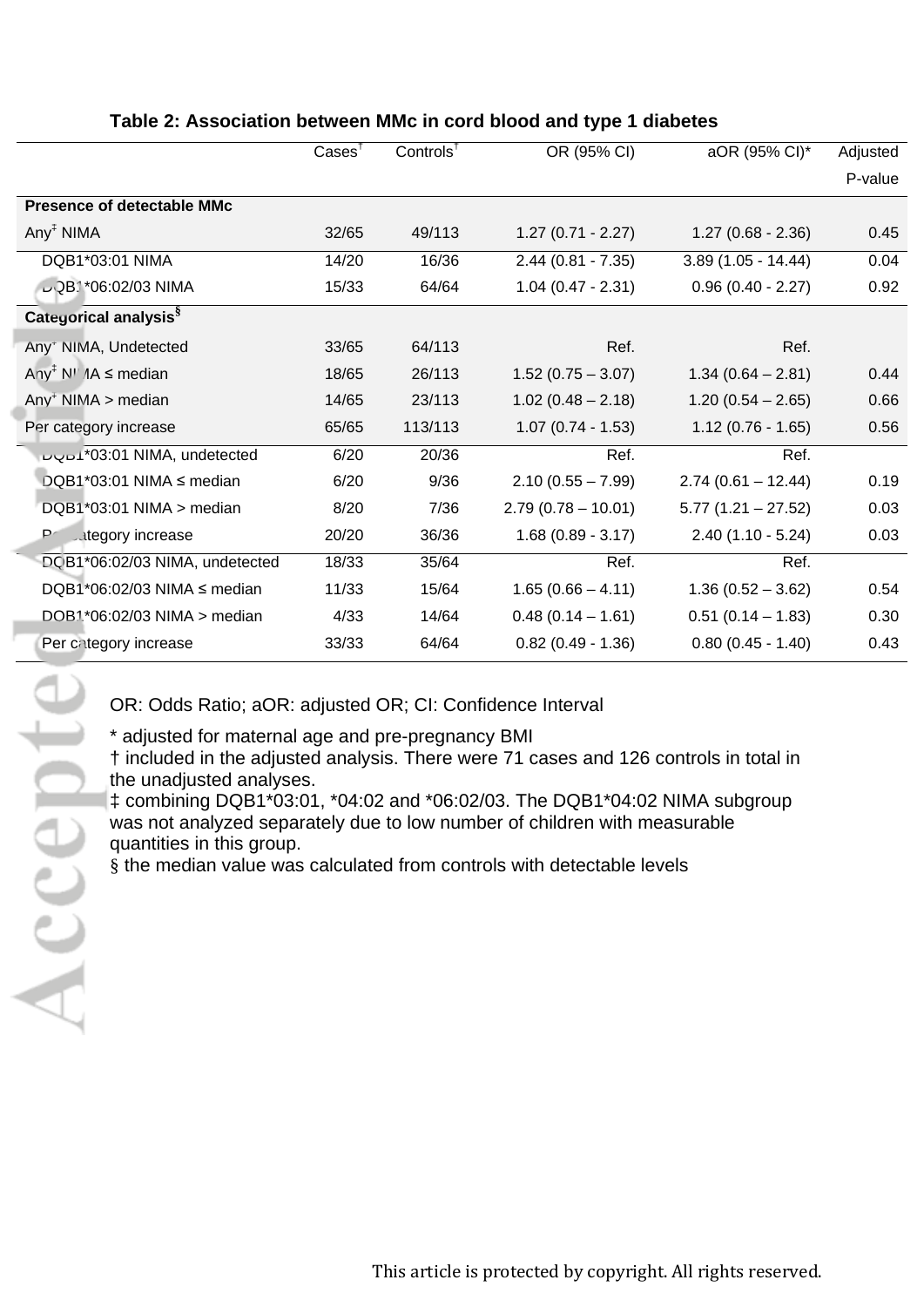## **Table 3: Sensitivity analyses**

|                                   | aOR (95% CI)*,       | $aOR (95\% Cl)^{\dagger}$ , | aOR (95% CI)*, including |
|-----------------------------------|----------------------|-----------------------------|--------------------------|
|                                   | Main analysis        | additionally adjusted       | unreplicated positives   |
| <b>Presence of detectable MMc</b> |                      |                             |                          |
| Any <sup>†</sup> NIMA             | $1.27(0.68 - 2.36)$  | $1.28(0.65 - 2.52)$         | $1.19(0.62 - 2.27)$      |
| DQB1*03:01 NIMA                   | $3.89(1.05 - 14.44)$ | $6.33(0.79 - 50.75)$        | $2.39(0.56 - 10.26)$     |
| DQB1*06:02/03 NIMA                | $0.96(0.40 - 2.27)$  | $1.05(0.42 - 2.65)$         | $1.26(0.49 - 3.20)$      |
| Lategorical analysis <sup>§</sup> |                      |                             |                          |
| Any <sup>+</sup> NIMA, Undetected | Ref.                 | Ref.                        | Ref.                     |
| Any NIMA $\leq$ median            | $1.34(0.64 - 2.81)$  | $1.42(0.63 - 3.20)$         | $0.75(0.33 - 1.69)$      |
| Any <sup>T</sup> NIMA > median    | $1.20(0.54 - 2.65)$  | $1.12(0.47 - 2.69)$         | $1.35(0.80 - 3.40)$      |
| Per category increase             | $1.12(0.76 - 1.65)$  | $1.10(0.72 - 1.68)$         | $1.29(0.89 - 1.87)$      |
| DQB1*03:01 NIMA, undetected       | Ref.                 | Ref.                        | Ref.                     |
| DQB1*03:01 NIMA $\leq$ median     | $2.74(0.61 - 12.44)$ | $5.99(0.51 - 70.90)$        | $0.83(0.13 - 5.14)$      |
| $DQB1*03:01$ NIMA > median        | $5.77(1.21 - 27.52)$ | $6.65(0.61 - 72.76)$        | $4.40(0.91 - 21.30)$     |
| er category increase              | $2.40(1.10 - 5.24)$  | $2.64(0.81 - 8.68)$         | $2.24(1.01 - 4.97)$      |
| DQB1*06:02/03 NIMA, undetected    | Ref.                 | Ref.                        | Ref.                     |
| DQB1*06:02/03 NIMA $\leq$ median  | $1.36(0.52 - 3.62)$  | $1.64(0.56 - 4.79)$         | $1.20(0.41 - 3.53)$      |
| $DQB1*06:02/03$ NIMA > median     | $0.51(0.14 - 1.83)$  | $0.50(0.13 - 1.92)$         | $1.31(0.46 - 3.77)$      |
| Per category increase             | $0.80(0.45 - 1.40)$  | $0.82(0.45 - 1.48)$         | $1.17(0.70 - 1.97)$      |

aOR: adjusted OR; CI: Confidence Interval.

Main analysis is shown leftmost for comparison, followed by an analysis including more covariates, and an analysis including the measured values of samples which were positive in only one of ten replicates (originally set to zero in the main analysis). \* adjusted for maternal age and pre-pregnancy BMI

† adjusted for maternal age, pre-pregnancy BMI, sustained smoking during pregnancy, caesarean section, childs' gender and HLA risk for T1D. ‡ combining DQB1\*03:01, \*04:02 and \*06:02/03. The DQB1\*04:02 NIMA subgroup was not analysed separately due to low number of children with measurable

quantities in this group.

§ the median value was calculated from controls with detectable levels.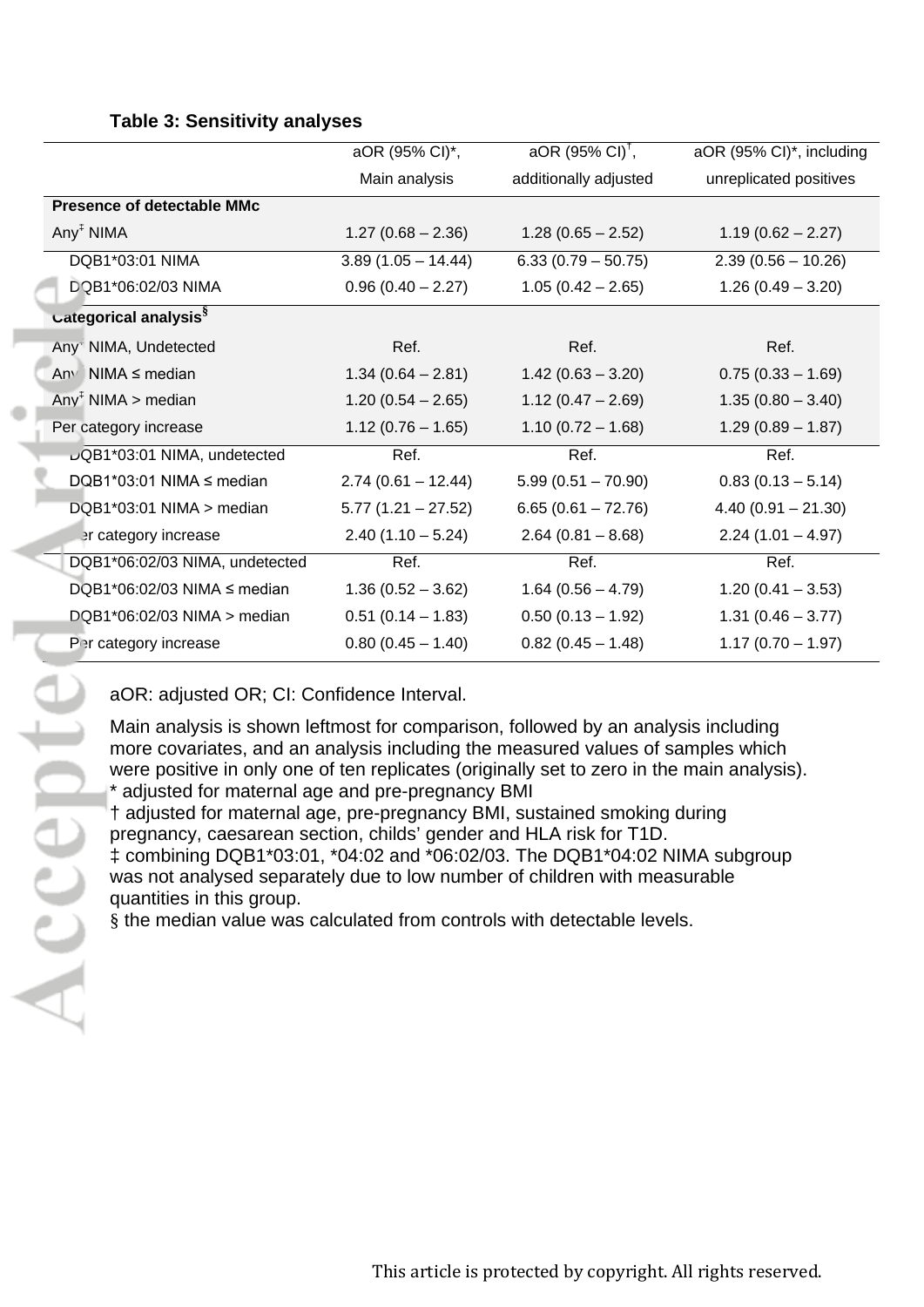

## **Figure 1: Study overview**

 $\dagger$  Includes also dyads with a non-DQB1 NIMA (n = 42).

 $\ddagger$  This group includes samples (n = 26) that were tested with an earlier version of the ddPCR DQB1\*03:01 probe which turned out to interact with other alleles, and were excluded. It also includes samples not found or with insufficient DNA ( $n = 8$ ), samples with genomic levels of MMc ( $n = 8$ ) potentially caused by contamination from maternal blood and maternal samples included by mistake  $(n = 1)$ .

Figure 1 shows how the study design and distribution of participants: Panel A shows example HLA-DQB1 genotypes in mothers and offspring to illustrate whether a NIMA can be measured (informative NIMA), and the resulting NIMA used to measure MMc. Note that as HLA-DQB1\*06:02 and \*06:03 assay are considered one genotype in this study due to the assay used. NIMA was ascertained by comparing maternal and offspring genotypes. If the mother is homozygous, or if mother and child share both alleles, we are unable to measure MMc as we cannot determine NIMA and child's genomic levels of the genotype would mask the maternal signal (non-informative MMc). If the NIMA is informative (child has a NIMA that would not be masked by its own genotype), only the most common NIMA with ddPCR assays available were